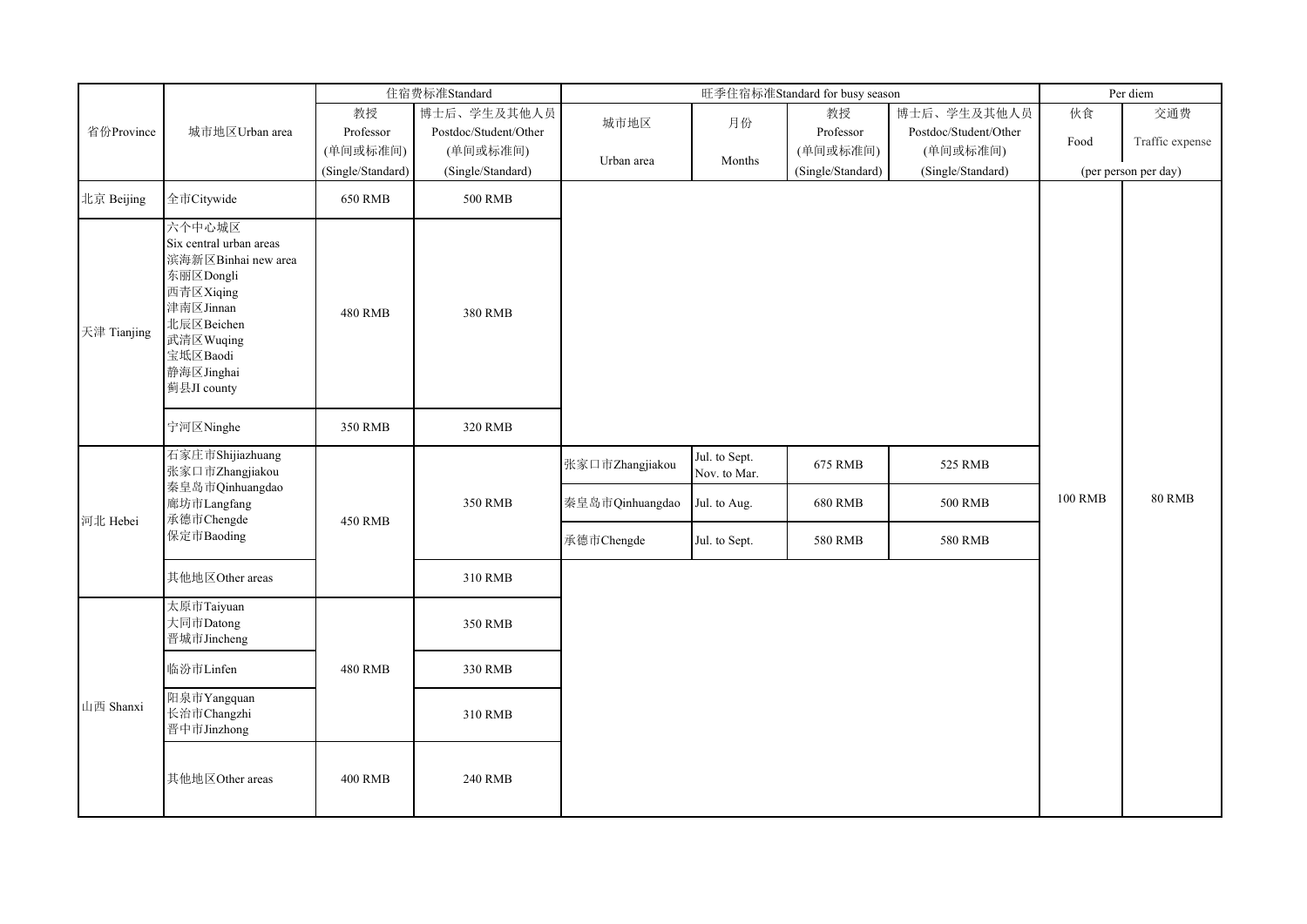|                       | 呼和浩特市Hohhot                                                                             |                | 350 RMB        |                                                                                   |               |                |                |                |               |
|-----------------------|-----------------------------------------------------------------------------------------|----------------|----------------|-----------------------------------------------------------------------------------|---------------|----------------|----------------|----------------|---------------|
| 内蒙古 Inner<br>Mongoria |                                                                                         | <b>460 RMB</b> |                | 海拉尔市Hailar<br>满洲里市Manzhouli<br>阿尔山市Arxan                                          | Jul. to Sept. | 690 RMB        | <b>480 RMB</b> |                |               |
|                       | 其他地区Other areas                                                                         |                | 320 RMB        | 二连浩特市Erenhot                                                                      |               | <b>580 RMB</b> | <b>400 RMB</b> |                |               |
|                       |                                                                                         |                |                | 额济纳旗Ejin Banner                                                                   | Sept. to Oct. | 690 RMB        | <b>480 RMB</b> |                |               |
|                       | 沈阳市Shenyang                                                                             |                | 350 RMB        |                                                                                   |               |                |                |                |               |
| 辽宁 Liaoning           | 其他地区Other areas                                                                         | <b>480 RMB</b> | 330 RMB        |                                                                                   |               |                |                |                |               |
| 大连 Dalian             | 全市Citywide                                                                              | 490 RMB        | 350 RMB        | 全市Citywide                                                                        | Jul. to Sept. | 590 RMB        | <b>420 RMB</b> |                |               |
| 吉林 Jilin              | 长春市Changchun<br>吉林市Jilin<br>延边州Yanbian<br>长白山管理区<br>ChangbaiMountain<br>management area | <b>450 RMB</b> | 350 RMB        | 吉林市Jilin<br>延边州Yanbian<br>长白山管理区<br>ChangbaiMountain<br>management area           | Jul. to Sept. | <b>540 RMB</b> | <b>420 RMB</b> |                |               |
|                       | 其他地区Other areas                                                                         | <b>400 RMB</b> | <b>300 RMB</b> |                                                                                   |               |                |                | <b>100 RMB</b> | <b>80 RMB</b> |
|                       | 哈尔滨市Harbin                                                                              |                | 350 RMB        | 哈尔滨市Harbin                                                                        | Jul. to Sept. |                | <b>420 RMB</b> |                |               |
| 黑龙江<br>Heilongjiang   | 其他地区Other areas                                                                         | <b>450 RMB</b> | 300 RMB        | 牡丹江市Mudanjiang<br>伊春市Yichun<br>大兴安岭地区 Great<br>Khingan<br>黑河市Heihe<br>佳木斯市Jiamusi | Jun. to Aug.  | <b>540 RMB</b> | 360 RMB        |                |               |
| 上海 Shanghai           | 全市Citywide                                                                              | <b>600 RMB</b> | <b>500 RMB</b> |                                                                                   |               |                |                |                |               |
| 江苏 Jiangsu            | 南京市Nankin<br>苏州市Suzhou<br>无锡市Wuxi<br>常州市Changzhou<br>镇江市Zhenjiang                       | 490 RMB        | <b>380 RMB</b> |                                                                                   |               |                |                |                |               |
|                       | 其他地区Other areas                                                                         |                | 360 RMB        |                                                                                   |               |                |                |                |               |
|                       | 杭州市Hangzhou                                                                             | <b>500 RMB</b> | <b>400 RMB</b> |                                                                                   |               |                |                |                |               |
| 浙江 Zhejiang           | 其他地区Other areas                                                                         | 490 RMB        | 340 RMB        |                                                                                   |               |                |                |                |               |
| 宁波 Ningbo             | 全市Citywide                                                                              | <b>450 RMB</b> | 350 RMB        |                                                                                   |               |                |                |                |               |
| 安徽 Anhui              | 全省Province                                                                              | <b>460 RMB</b> | 350 RMB        |                                                                                   |               |                |                |                |               |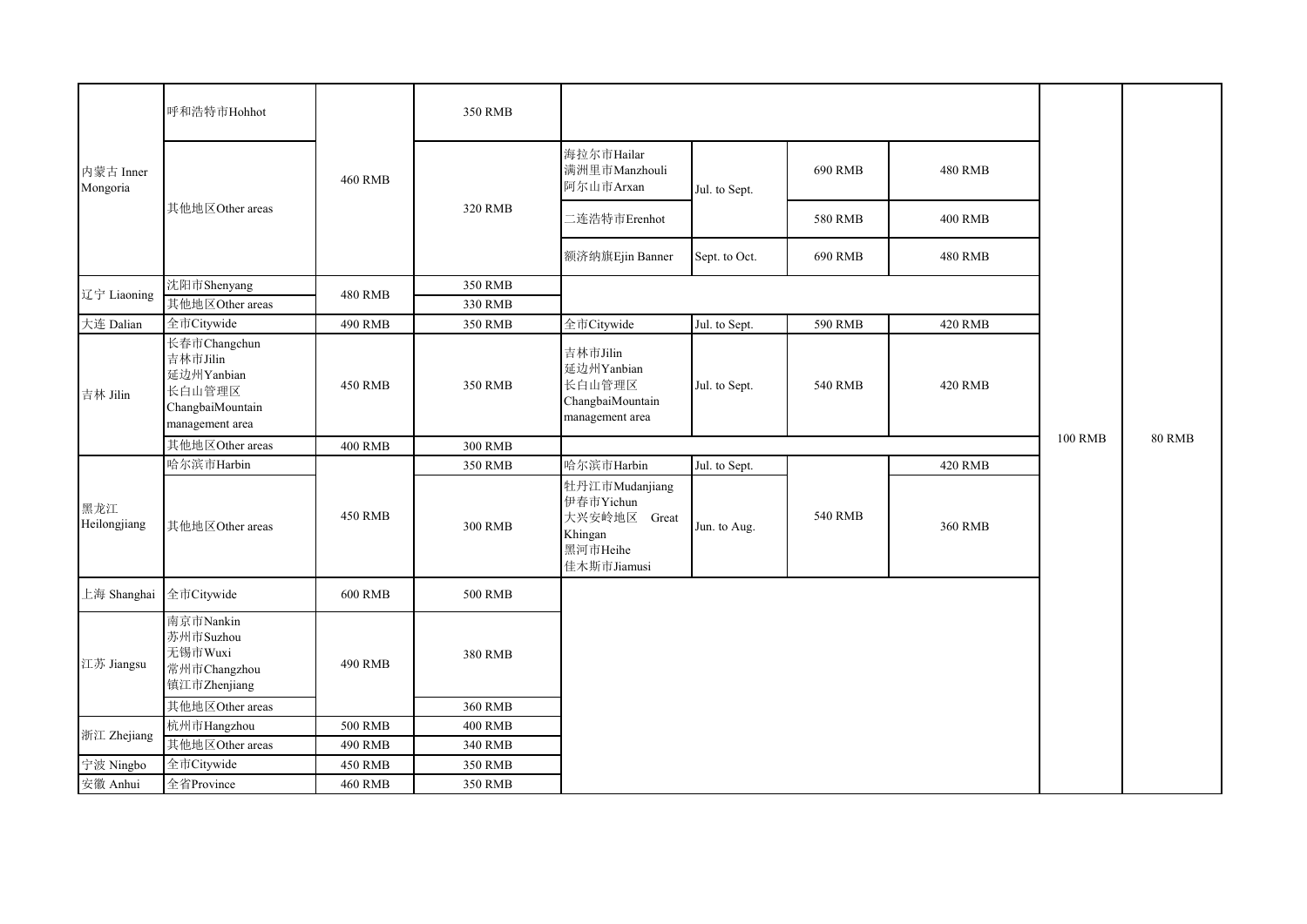| 福建 Fujian              | 福州市Fuzhou<br>泉州市Quanzhou<br>平潭综合实验区<br>Pingtan general<br>experimentation area<br>其他地区Other areas                                 | <b>480 RMB</b> | <b>380 RMB</b><br>350 RMB |                                     |                                 |                |                |                |               |
|------------------------|-----------------------------------------------------------------------------------------------------------------------------------|----------------|---------------------------|-------------------------------------|---------------------------------|----------------|----------------|----------------|---------------|
| 厦门 Xiamen              | 全市Citywide                                                                                                                        | <b>500 RMB</b> | <b>400 RMB</b>            |                                     |                                 |                |                |                |               |
| 江西 Jiangxi             | 全省Province                                                                                                                        | <b>470 RMB</b> | 350 RMB                   |                                     |                                 |                |                |                |               |
| 山东 Shandong            | 济南市Jinan<br>淄博市Zibo<br>枣庄市Zaozhuang<br>东营市Dongying<br>烟台市Yantai<br>潍坊市Weifang<br>济宁市Jining<br>泰安市Tai'an<br>威海市Weihai<br>日照市Rizhao | <b>480 RMB</b> | 380 RMB                   | 烟台市Yantai<br>威海市Weihai<br>日照市Rizhao | Jul. to Sept.                   | 570 RMB        | <b>450 RMB</b> |                |               |
|                        | 其他地区Other areas                                                                                                                   | <b>460 RMB</b> | 360 RMB                   |                                     |                                 |                |                |                |               |
| 青岛 Qingdao             | 全市Citywide                                                                                                                        | <b>490 RMB</b> | 380 RMB                   | 全市Citywide                          | Jul. to Sept.                   | 590 RMB        | <b>450 RMB</b> | <b>100 RMB</b> | <b>80 RMB</b> |
|                        | 郑州市Zhengzhou                                                                                                                      |                | 380 RMB                   |                                     |                                 |                |                |                |               |
| 河南 Henan               | 其他地区Other areas                                                                                                                   | <b>480 RMB</b> | 330 RMB                   | 洛阳市Luoyang                          | Apr. to Early May.              | <b>720 RMB</b> | <b>500 RMB</b> |                |               |
|                        | 武汉市Wuhan                                                                                                                          |                | 350 RMB                   |                                     |                                 |                |                |                |               |
| 湖北 Hubei               | 其他地区Other areas                                                                                                                   | <b>480 RMB</b> | 320 RMB                   |                                     |                                 |                |                |                |               |
| 湖南 Hunan               | 长沙Changsha                                                                                                                        |                | 350 RMB                   |                                     |                                 |                |                |                |               |
|                        | 其他地区Other areas                                                                                                                   | 450 RMB        | 330 RMB                   |                                     |                                 |                |                |                |               |
| 广东<br>Guangdong        | 广州市Guangzhou<br>珠海市Zhuhai<br>佛山市Foshan<br>东莞市Dongwan<br>中山市Zhongshan<br>江门市Jiangmen                                               | 550 RMB        | <b>450 RMB</b>            |                                     |                                 |                |                |                |               |
|                        | 其他地区Other areas                                                                                                                   | 530 RMB        | <b>420 RMB</b>            |                                     |                                 |                |                |                |               |
| 深圳 Shenzhen 全市Citywide |                                                                                                                                   | 550 RMB        | <b>450 RMB</b>            |                                     |                                 |                |                |                |               |
|                        | 南宁Nanning                                                                                                                         |                | 350 RMB                   |                                     |                                 |                |                |                |               |
| 广西 Guangxi             | 其他地区Other areas                                                                                                                   | 470 RMB        | 330 RMB                   | 桂林市Guilin<br>海市Beihai               | 北 Jan. to Feb.<br>Jul. to Sept. | <b>610 RMB</b> | 430 RMB        |                |               |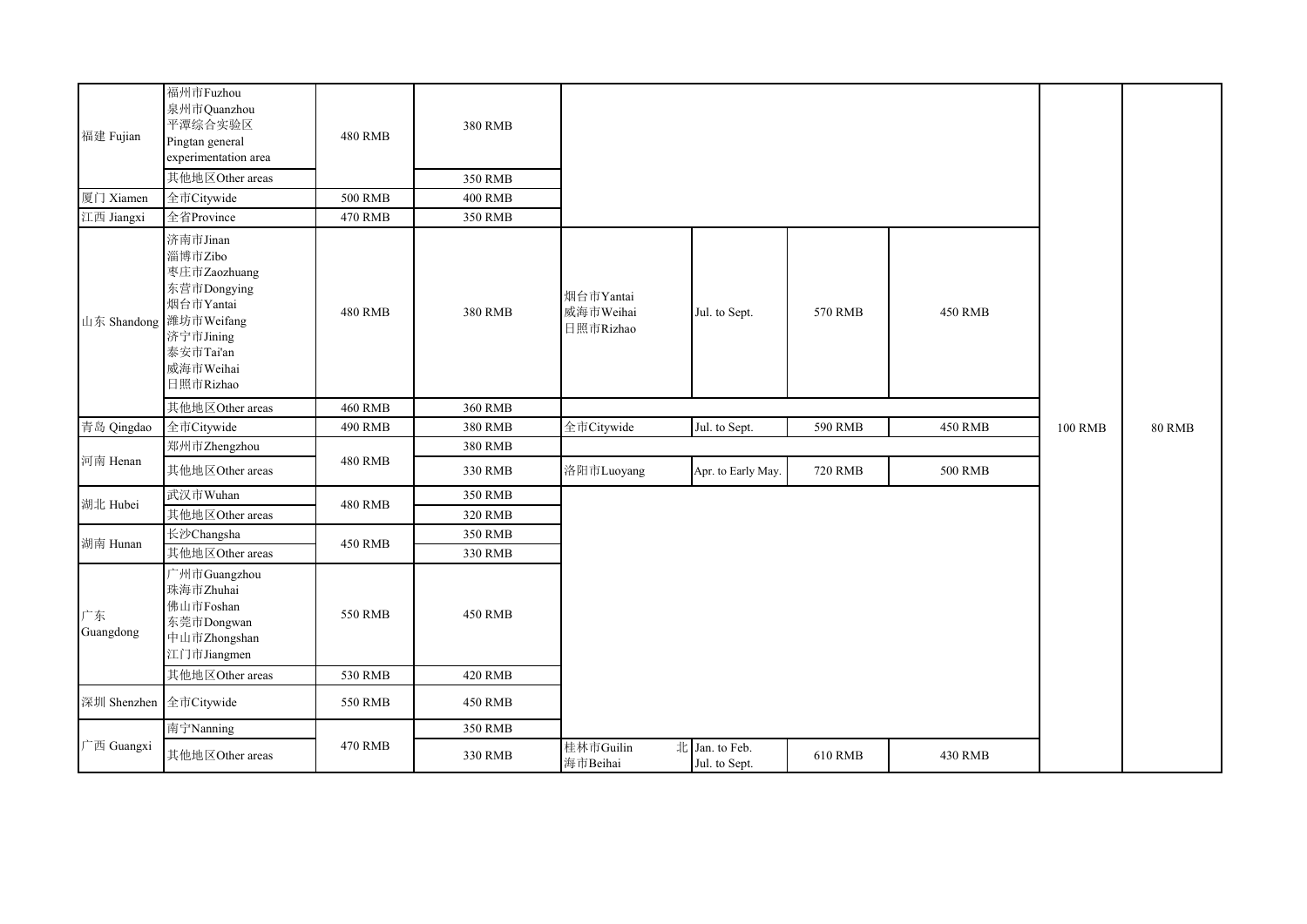|                 | 海口市Haikou<br>三沙市Sansha<br>儋州市Danzhou<br>五指山市Wuzhishan<br>文昌市Wenchang<br>琼海市Qionghai<br>万宁市Wanning<br>定安县Ding'an<br>屯昌县Tunchang<br>澄迈县Chengmai<br>临高县Lingao | <b>500 RMB</b> | 350 RMB        | 海口市Haikou<br>文昌市Wenchang<br>澄迈县Chengmai                | Nov. to Feb. | <b>650 RMB</b> | <b>450 RMB</b> |                |               |
|-----------------|------------------------------------------------------------------------------------------------------------------------------------------------------------|----------------|----------------|--------------------------------------------------------|--------------|----------------|----------------|----------------|---------------|
| 海南 Hainan       | 白沙县Baisha<br>昌江县Changjiang<br>乐东县Ledong<br>陵水县Lingshui<br>保亭县Baoting<br>琼中县Qiongzhong<br>洋浦开发区<br>Yangpu Development Zone                                  |                |                | 琼海市Qionghai<br>万宁市Wanning<br>陵水县Lingshui<br>保亭县Baoting | Nov. to Mar. |                |                |                |               |
|                 | 三亚市Sanya                                                                                                                                                   | <b>600 RMB</b> | <b>400 RMB</b> | 三亚市Sanya                                               | Oct. to Apr. | <b>720 RMB</b> | <b>480 RMB</b> | <b>100 RMB</b> | <b>80 RMB</b> |
| 重庆<br>Chongqing | 九个中心城区<br>Nine central urban<br>北部新区New North Zone                                                                                                         | <b>480 RMB</b> | 370 RMB        |                                                        |              |                |                |                |               |
|                 | 其他地区Other areas                                                                                                                                            | <b>450 RMB</b> | <b>300 RMB</b> |                                                        |              |                |                |                |               |
|                 | 成都市Chengdu                                                                                                                                                 | <b>470 RMB</b> | 370 RMB        |                                                        |              |                |                |                |               |
|                 | 阿坝州Aba<br>甘孜州Ganzi                                                                                                                                         |                | 330 RMB        |                                                        |              |                |                |                |               |
|                 | 绵阳市Mianyang<br>乐山市Leshan<br>雅安市Ya'an                                                                                                                       |                | 320 RMB        |                                                        |              |                |                |                |               |
| 四川 Sichuan      | 宜宾市Yibin                                                                                                                                                   | 430 RMB        | <b>300 RMB</b> |                                                        |              |                |                |                |               |
|                 | 凉山州Liangshan                                                                                                                                               |                | 330 RMB        |                                                        |              |                |                |                |               |
|                 | 德阳市Deyang<br>遂宁市Suining<br>巴中市Bazhong                                                                                                                      |                | 310 RMB        |                                                        |              |                |                |                |               |
|                 | 其他地区Other areas                                                                                                                                            |                | <b>300 RMB</b> |                                                        |              |                |                |                |               |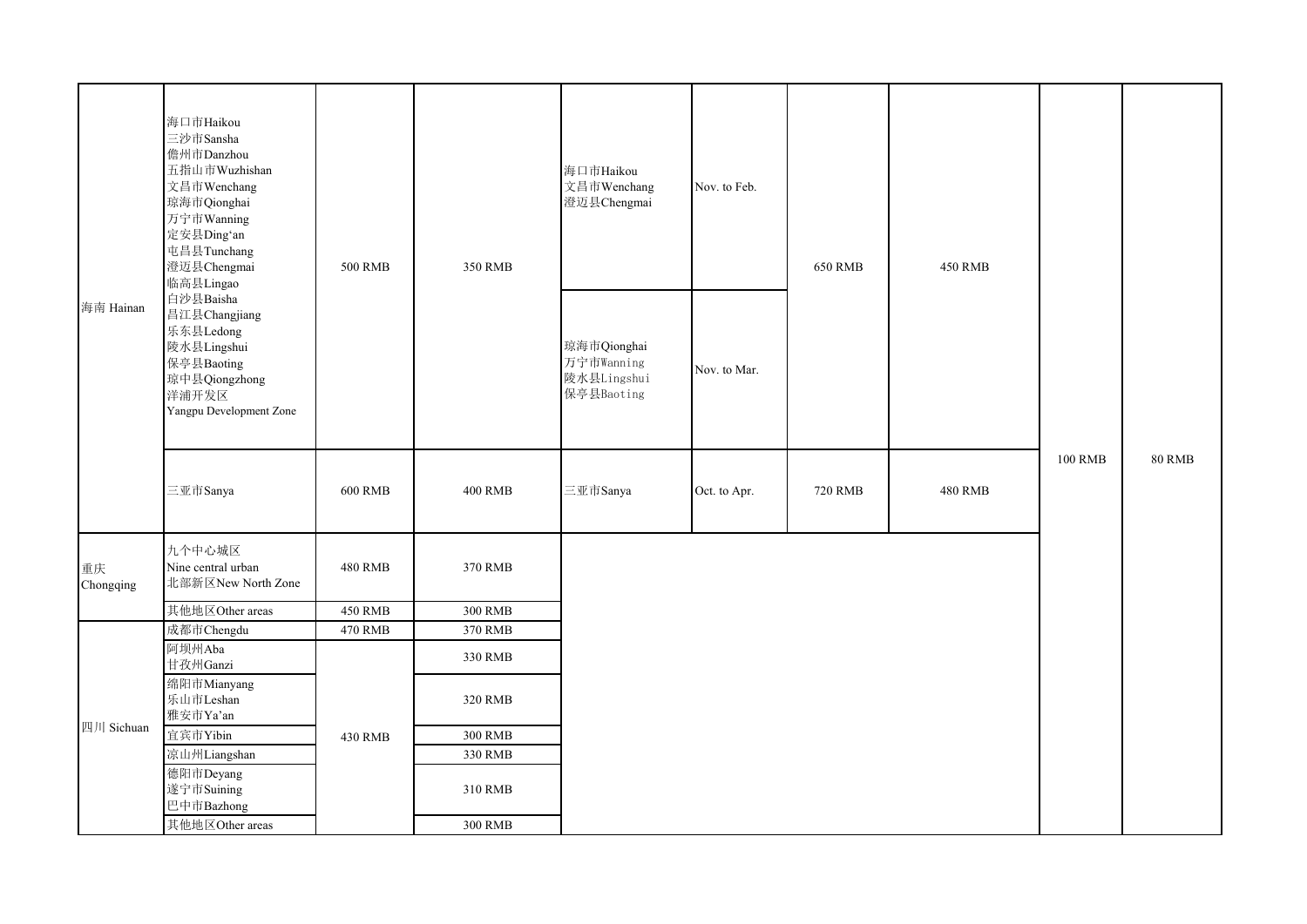|             | 贵阳市Guiyang               | 470 RMB        | 370 RMB        |                          |               |                |                |                |               |
|-------------|--------------------------|----------------|----------------|--------------------------|---------------|----------------|----------------|----------------|---------------|
| 贵州 Guizhou  | 其他地区Other areas          | <b>450 RMB</b> | <b>300 RMB</b> |                          |               |                |                |                |               |
| 云南 Yunnan   | 昆明市Kunming<br>大理州Dali    | <b>480 RMB</b> | 380 RMB        |                          |               |                |                | <b>100 RMB</b> |               |
|             | 其他地区Other areas          |                | 330 RMB        |                          |               |                |                |                |               |
| 西藏 Tibet    | 拉萨Lhasa                  | <b>500 RMB</b> | 350 RMB        | 拉萨Lhasa                  | Jun. to Sept. | <b>750 RMB</b> | 530 RMB        | <b>120 RMB</b> |               |
|             | 其他地区Other areas          | <b>400 RMB</b> | <b>300 RMB</b> | 其他地区Other areas          |               | <b>500 RMB</b> | 350 RMB        |                |               |
|             | 西安市Xi'an                 | <b>460 RMB</b> | 350 RMB        |                          |               |                |                |                |               |
|             | 榆林市Yulin<br>延安市Yan'an    | 350 RMB        | <b>300 RMB</b> |                          |               |                |                |                |               |
|             | 杨凌区Yangling              |                |                |                          |               |                |                |                |               |
| 陕西 Shananxi | 咸阳市Xianyang<br>宝鸡市Baoji  | 320 RMB        | <b>260 RMB</b> |                          |               |                |                |                |               |
|             | 渭南市Weinan<br>韩城市Hancheng | <b>300 RMB</b> |                |                          |               |                |                | <b>100 RMB</b> | <b>80 RMB</b> |
|             | 其他地区Other areas          |                | 230 RMB        |                          |               |                |                |                |               |
| 甘肃 Gansu    | 兰州市Lanzhou               | <b>470 RMB</b> | 350 RMB        |                          |               |                |                |                |               |
|             | 其他地区Other areas          | <b>450 RMB</b> | 310 RMB        |                          |               |                |                |                |               |
|             | 西宁市Sining                | <b>500 RMB</b> | 350 RMB        | 西宁市Sining                | Jun. to Sept. | <b>750 RMB</b> | 530 RMB        |                |               |
|             | 玉树州Yushu<br>果洛州Guoluo    | 350 RMB        | <b>300 RMB</b> | 玉树州Yushu                 |               | 525 RMB        | <b>450 RMB</b> |                |               |
| 青海 Qinghai  | 海北州Haibei<br>黄南州Huangnan |                | <b>250 RMB</b> | 海北州Haibei<br>黄南州Huangnan | May. to Sept. |                | 375 RMB        | <b>120 RMB</b> |               |
|             | 海东市Haidong<br>海南州Hainan  | <b>300 RMB</b> |                | 海东市Haidong<br>海南州Hainan  |               | <b>450 RMB</b> |                |                |               |
|             | 海西州Haixi                 |                | <b>200 RMB</b> | 海西州Haixi                 |               |                | <b>300 RMB</b> |                |               |
| 宁夏 Ningxia  | 银川市Yinchuan              | <b>470 RMB</b> | 350 RMB        |                          |               |                |                | <b>100 RMB</b> |               |
|             | 其他地区Other areas          | 430 RMB        | 330 RMB        |                          |               |                |                |                |               |